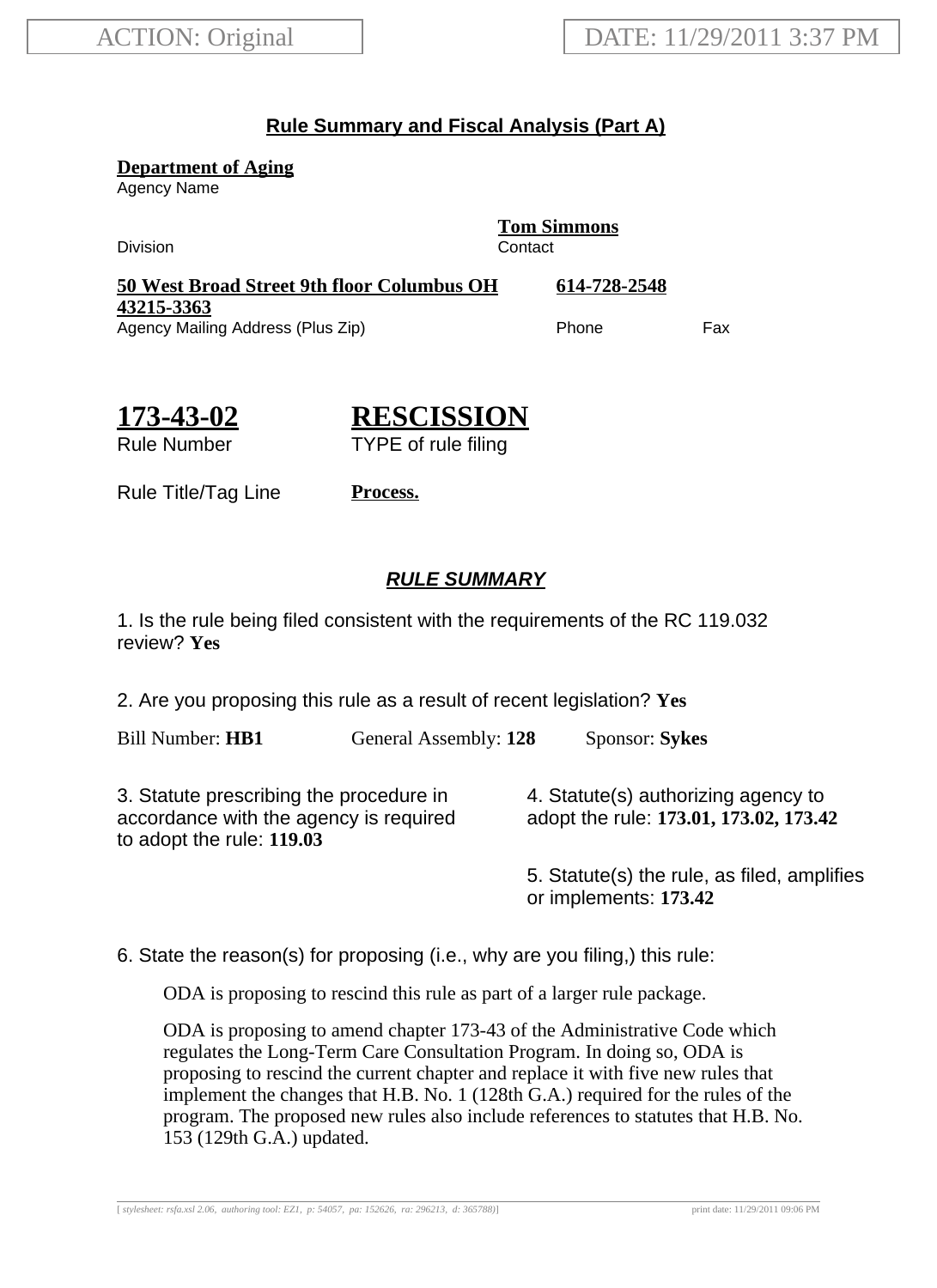7. If the rule is an AMENDMENT, then summarize the changes and the content of the proposed rule; If the rule type is RESCISSION, NEW or NO CHANGE, then summarize the content of the rule:

This rule that ODA is proposing to rescind regulates the process for providing long-term care consultations.

8. If the rule incorporates a text or other material by reference and the agency claims the incorporation by reference is exempt from compliance with sections 121.71 to 121.74 of the Revised Code because the text or other material is **generally available** to persons who reasonably can be expected to be affected by the rule, provide an explanation of how the text or other material is generally available to those persons:

*This response left blank because filer specified online that the rule does not incorporate a text or other material by reference.*

9. If the rule incorporates a text or other material by reference, and it was **infeasible** for the agency to file the text or other material electronically, provide an explanation of why filing the text or other material electronically was infeasible:

*This response left blank because filer specified online that the rule does not incorporate a text or other material by reference.*

10. If the rule is being **rescinded** and incorporates a text or other material by reference, and it was **infeasible** for the agency to file the text or other material, provide an explanation of why filing the text or other material was infeasible:

*This response left blank because filer specified online that the rule does not incorporate a text or other materials by reference.*

11. If **revising** or **refiling** this rule, identify changes made from the previously filed version of this rule; if none, please state so:

*Not Applicable.*

## 12. 119.032 Rule Review Date: **11/29/2011**

(If the rule is not exempt and you answered NO to question No. 1, provide the scheduled review date. If you answered YES to No. 1, the review date for this rule is the filing date.)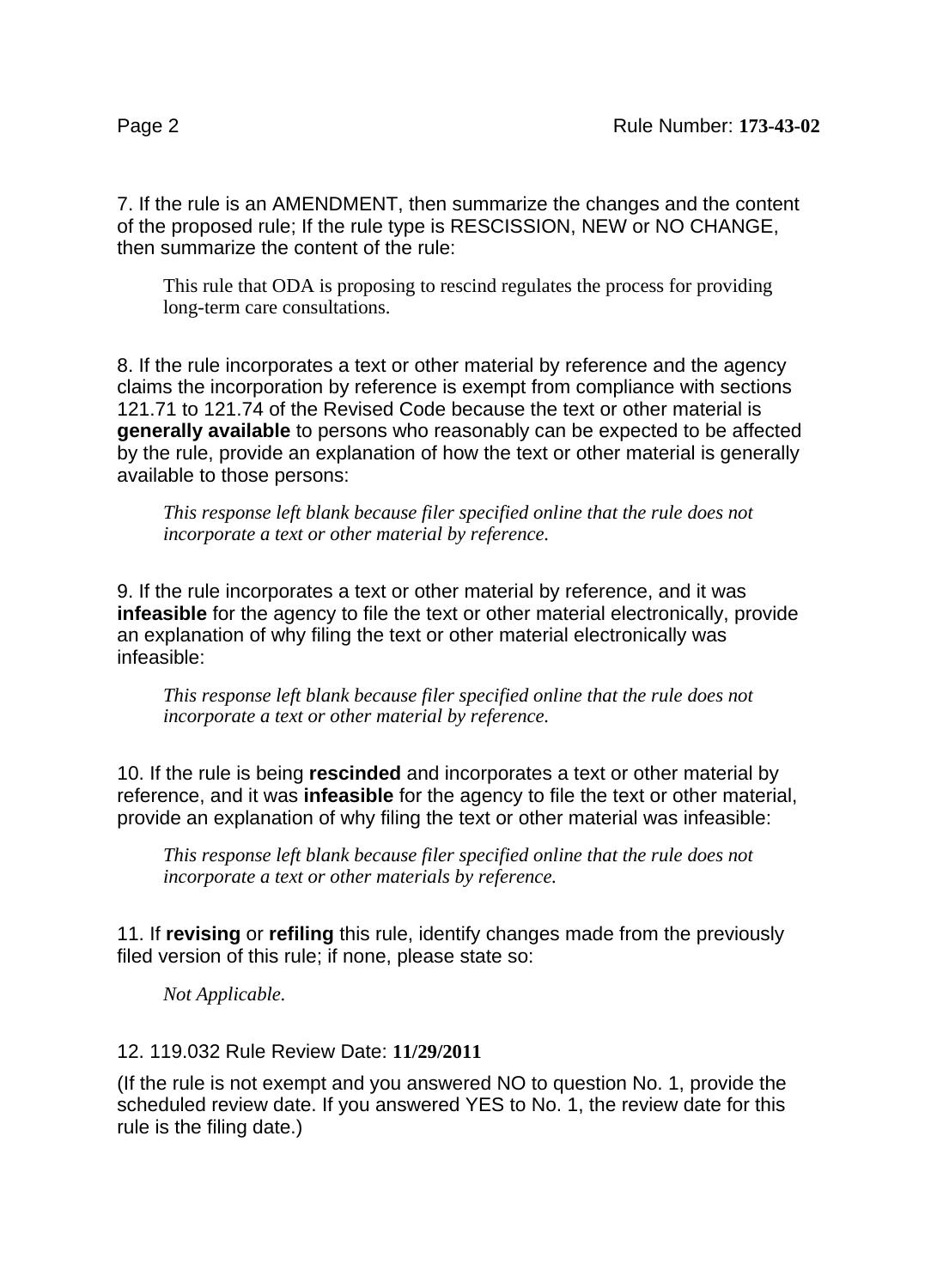NOTE: If the rule is not exempt at the time of final filing, two dates are required: the current review date plus a date not to exceed 5 years from the effective date for Amended rules or a date not to exceed 5 years from the review date for No Change rules.

## **FISCAL ANALYSIS**

13. Estimate the total amount by which this proposed rule would **increase / decrease** either **revenues / expenditures** for the agency during the current biennium (in dollars): Explain the net impact of the proposed changes to the budget of your agency/department.

This will have no impact on revenues or expenditures.

\$0.00

Although section 173.42 of the Revised Code requires ODA to develop and administer the Long-Term Care Consultation program, H.B. No. 153 (129th G.A.) moved the program's funding to budget line item GRF-600-525, which is under JFS, not ODA. Therefore, ODA estimates that the proposed rescission of this rule will have no impact upon the biennial budget that the Ohio General Assembly established for ODA in H.B. No. 153.

Nevertheless, it is helpful to explain that ODA estimates that the proposed rescission of this rule will also have no impact upon the biennial budget that the Ohio General Assembly established for line item GRF-600-525.

14. Identify the appropriation (by line item etc.) that authorizes each expenditure necessitated by the proposed rule:

GRF-600-525 Health Care/Medicaid (State and Federal).

15. Provide a summary of the estimated cost of compliance with the rule to all directly affected persons. When appropriate, please include the source for your information/estimated costs, e.g. industry, CFR, internal/agency:

ODA estimates that there is no cost of compliance to any directly-affected person associated with the proposed rescission of this rule.

16. Does this rule have a fiscal effect on school districts, counties, townships, or municipal corporations? **No**

17. Does this rule deal with environmental protection or contain a component